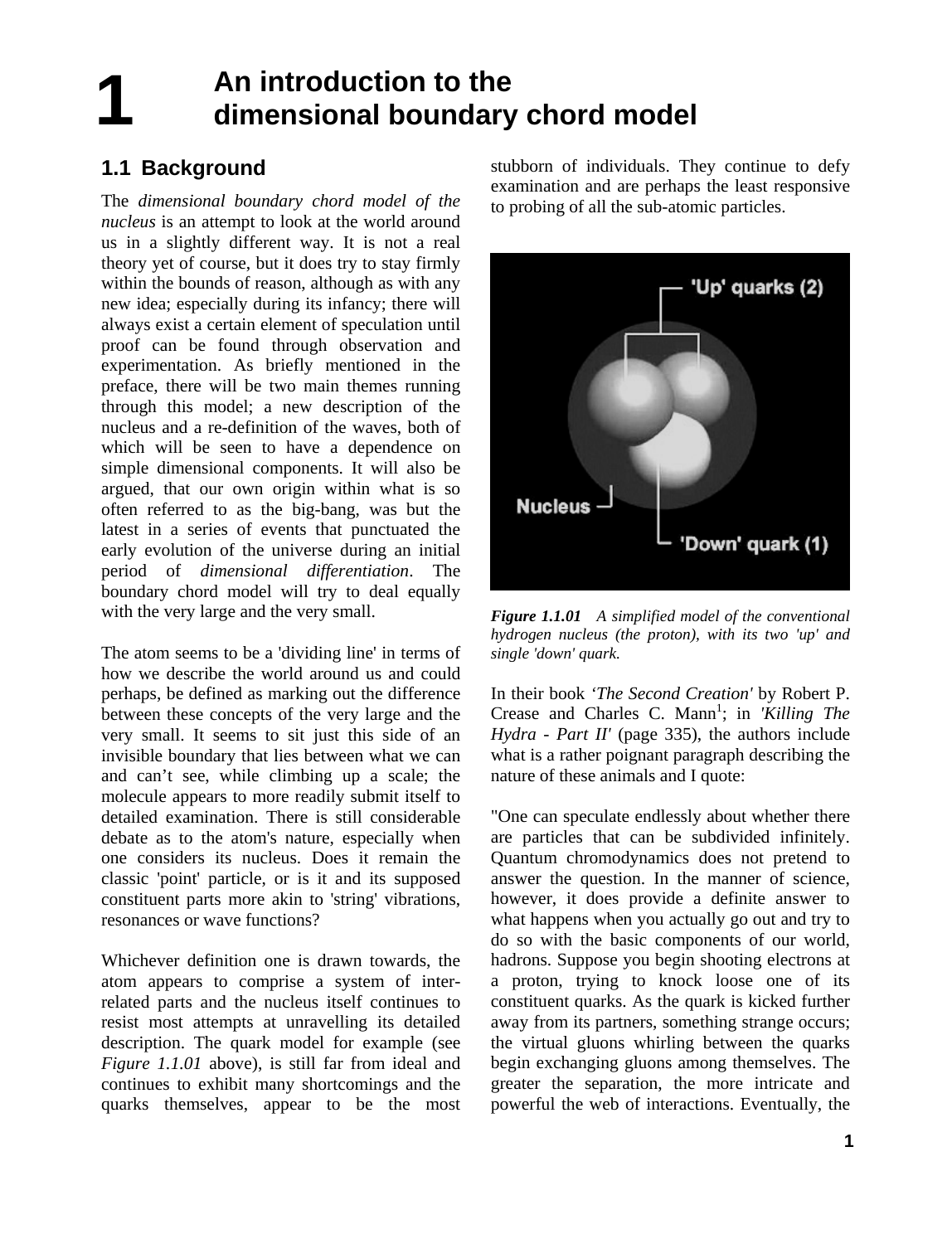energy needed to separate the quarks still farther from the snarl of gluons becomes sufficiently great that a new quark-antiquark pair is created ex nihilo from the vacuum. The anti-quark bonds to the quark separating from the proton to create a meson; the new quark meanwhile pops right back into the proton, leaving it with the same number of quarks as before".

The boundary chord model on the other hand, will attempt to argue the case for a nucleus that is drastically different in character to that illustrated above. This new description of the atom's core can be thought of as comprising a series of *rotational groups* - and it will be these that provide the nucleus with a mechanism more readily able to produce the phenomenon of mass and the concept of charge that nature seems to have bestowed upon it (see *Figure 1.1.02* shown below).



*Figure 1.1.02 The nucleus within 'The Boundary Chord Model' can be considered as comprising a total of seven 'rotational groups' that provide all the characteristics previously attributed to the quarks.*

These rotational groups will be seen to be the result of a condensation of string energies from what will be called *tri-planar coordinates* and as such, each of these group component will be a combination of *THREE* fundamental strings.

This, it will be argued, would have involved the afore mentioned period of dimensional differentiation during an earlier epoch within a young, embryonic universe - *prior* to what is affectionately called the big-bang. Rotation within these components, will itself be due to the effects of what can be called *face-spin bias* - or a momentum that has also been carried over from an earlier episode of differentiation. It will be this rotation, or more correctly; a difference in the rotational speeds of these components, that not only provides the effects of induced inertia and thus mass - but also the very real concept of charge within the nucleus. It will have been a rather subtle and inter-connected series of events that would ultimately result in the cosmos we witness today.

## **1.2 Is it necessary?**

As with any new idea, the first obstacle to overcome (and it is an enormous one), is to try and provide a convincing argument as to its possible worth in the first place - and this is not an easy task. As outlined in the preface, I had received some quite poignant criticism regarding my motivation and would ask to make the time here to respond to some of those remarks. One's first line of defence would be simply to say "why not", but as I said, this kind of response didn't address any of the points I was particularly trying to make. Perhaps the most frequently asked question has always been "why" have I produced this work in the first place and what is it setting out to achieve?"

This also all boils down to that rather important question of "is it necessary?" and to try and answer this, I would first quote some comments made by Brian Greene in his splendid book *The*  Fabric Of The Cosmos<sup>2</sup>, where in Chapter 12, The *World On A String* (page 353); he says:

*". . . Why do the elementary particles have just the right properties to allow nuclear processes to happen, stars to light up, planets to form around stars, and on at least one such planet, life to exist?"* (Greene's italics).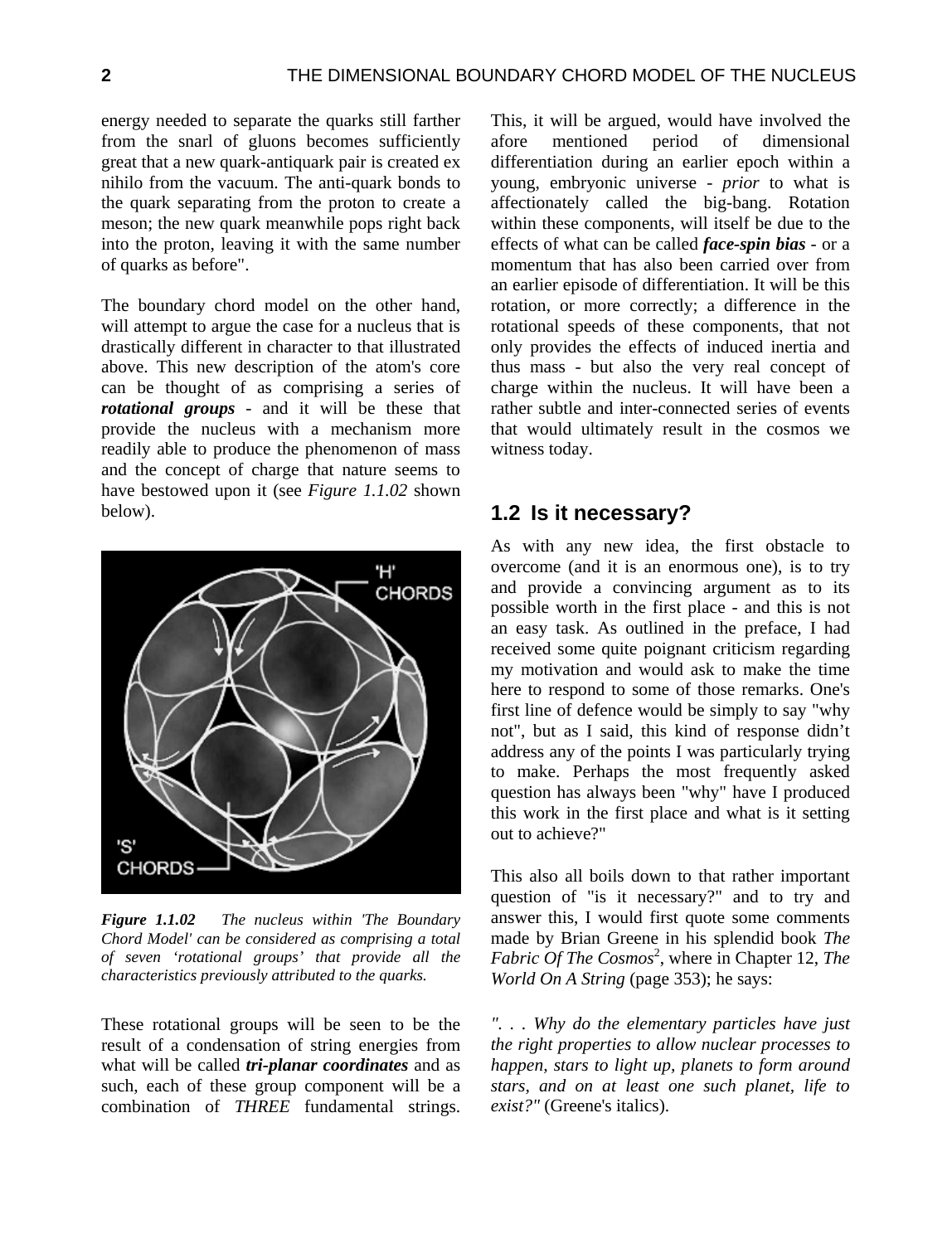There is no doubt that one answer to this question is simply "because they do", but this is not only defeatist, it completely ignores the question in the first place. One has to be careful however and it is clearly all too easy to allow speculation into the conversation. Continuing this very fundamental of themes into the dimensional aspect of creation, on page 366, Greene comments on the initial idea that gave rise to the possibility (or perhaps probability) of more than the usual four spacetime dimensions, first postulated by Theador Kaluza in 1919 and later to become Kaluza-Klein theory. Again I quote:

". . . Thus although it was a great discovery in its own right, it lacked a sense of inevitability. If you asked Kaluza or Klein why the universe had five space-time dimensions rather than four, six, or seven, or 7000 for that matter, they wouldn't have had an answer much more convincing than why not".

The dimensional boundary chord model does not in itself, come out of what Greene calls inevitability. There has and always will be, a problem with acceptance when trying to enter the realms of established convention; for if there isn't any apparent need, why bother at all; or is it really as straight-forward as some would have us believe.

There currently seems to be signs of growing unrest within the theoretical community, focusing around the promise of super string and M-theory that would not now, seem to be living up their earlier expectations. A recent article in the *Times* for example (22nd June 2006), entitled *"Just as you've solved every problem in the Universe, the string breaks"* (by Anjana Ahuja) - reviews Peter Woit's3 book *'Not Even Wrong'*. In this review, she comments on the current lack of progress within this branch of theoretical physics. Perhaps a new appraisal of the situation wouldn't go amiss after all - and in her review, Ahuja writes:

". . . Now Woit has turned his thoughts into a book of the same title. It attacks not only the lack of experimental evidence for superstring theory, but also argues that it has crowded out other worthy research. Its dominance, he thunders, means that even superstring sceptics, if they want a career, are forced to worship at its alter."

This particular offering is but an introduction. It is far from mathematically complete at the moment and I would be the first to concede the fact that it may well contain shortcomings that will need to be addressed as this perspective matures. It will attempt to argue that there is a less complex alternative of looking at the fundamental building blocks of nature - and in a way that has not yet been seen before. It will also try to argue for an origin and an evolution that includes a multi-dimensional aspect that in itself, is quite simplistic and *inevitable*. Perhaps one the most drastic claims of this model, will be its lack of dependence on the quarks, whose previously assumed function within the atom, can now be represented by this model's rotational groups instead.

## **1.3 The tetrakaidecahedron**

It should soon become clear that the boundary chord model also involves a fourteen-sided polygon called a *tetrakaidecahedron* and this object seems to fit any role I ask of it. In this context, it becomes indispensable and provides an explanation for the appearance of matter, the end of inflation and the evolution of the expanding universe in which we live. It becomes the reason why the proton and the neutron have evolved in the first place and why we are here at all. It governs the placement and function of the atom's electron shell and has thus determined the synthesis of the elements.

Together with what will be some very simple inherent rules within the dimensional boundary chord model itself, the tetrakaidecahedron becomes a major player in the way that the elements bond (either covalently or ionically) to form the compounds and molecules we take so much for granted today. The continued use of the word was becoming somewhat of a mouthful,